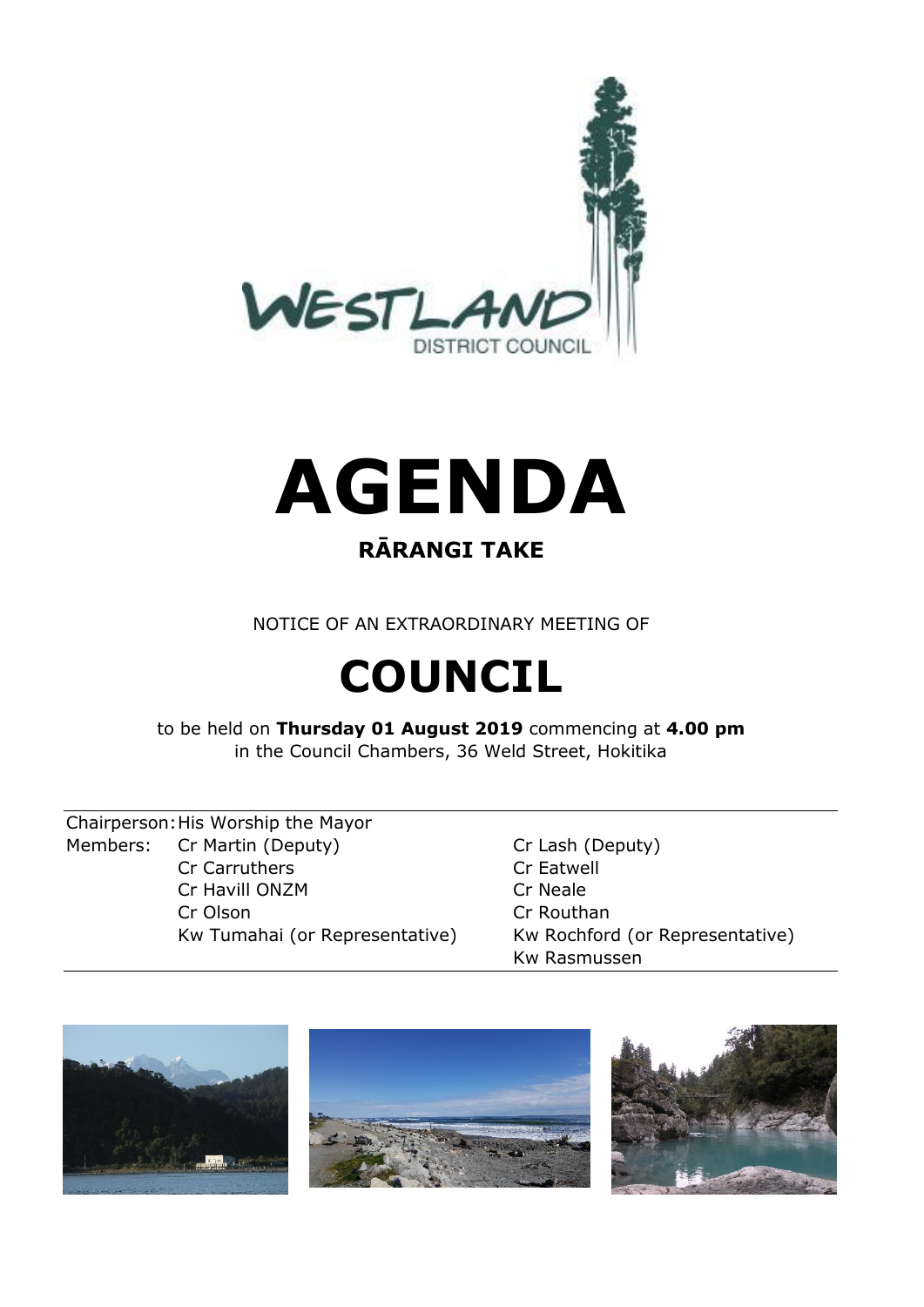## **Council Vision:**

We work with the people of Westland to grow and protect our communities, our economy and our unique natural environment.

### **Purpose:**

The Council is required to give effect to the purpose of local government as prescribed by section 10 of the Local Government Act 2002. That purpose is:

- (a) To enable democratic local decision-making and action by, and on behalf of, communities; and
- (b) To promote the social, economic, environmental, and cultural well-being of communities in the present and for the future.

#### **1. NGĀ WHAKAPAAHA APOLOGIES**

#### **2. WHAKAPUAKITANGA WHAIPĀNGA DECLARATIONS OF INTEREST**

Members need to stand aside from decision-making when a conflict arises between their role as a Member of the Council and any private or other external interest they might have. This note is provided as a reminder to Members to review the matters on the agenda and assess and identify where they may have a pecuniary or other conflict of interest, or where there may be a perception of a conflict of interest.

If a member feels they do have a conflict of interest, they should publicly declare that at the start of the meeting or of the relevant item of business and refrain from participating in the discussion or voting on that item. If a member thinks they may have a conflict of interest, they can seek advice from the Chief Executive or the Group Manager: Corporate Services (preferably before the meeting). It is noted that while members can seek advice the final decision as to whether a conflict exists rests with the member.

#### **3. KA MATATAPU TE WHAKATAUNGA I TE TŪMATANUI RESOLUTION TO GO INTO PUBLIC EXCLUDED**

(to consider and adopt confidential items)

Resolutions to exclude the public: Section 48, Local Government Official Information and Meetings Act 1987.

Council is required to move that the public be excluded from the following parts of the proceedings of this meeting, namely: